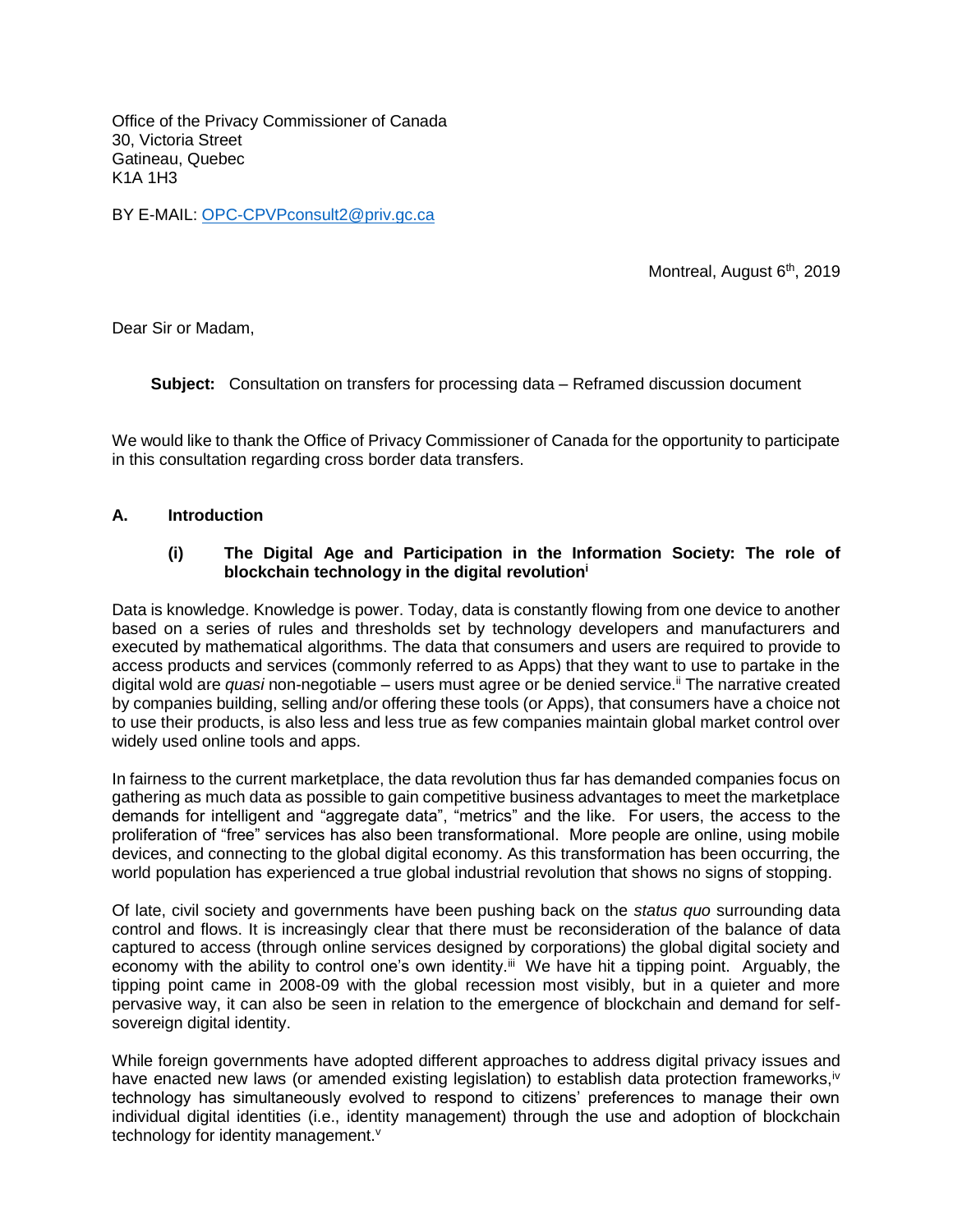Rather than risking any exposure (i.e., data breaches, footprints, *etc.*), blockchain technology can achieve a number of important outcomes, including: (i) enable real-time access to ownership information,<sup>vi</sup> (ii) facilitate digital consent management<sup>vii</sup> (consisting of a process that allows a website to meet legal requirements by obtaining user consent for collecting their data through cookies during their visit). <sup>viii</sup> In addition, while some postulate how important blockchain will be for the world economv<sup>ix</sup>, others raise issues of data governance and "[...] lack of standards and frameworks to govern the integrity, security and application of such data"<sup>x</sup>, amongst other concerns.

Our digital connectivity feeds into the digital economy<sup>xi</sup> and the issue of how consent is given by the end-user (i.e., the consumer) must be exhausted, both in form (i.e., with possible use of blockchain technology) and substance.xii

Trans-border data flows impact domestic and global privacy regulatory and business frameworks. In Canada, the national privacy dialogue is largely driven by the OPC, as a mandated agent of Parliament to oversee "[…] compliance with both the *Privacy Act*, which covers the personal information-handling practices of federal government departments and agencies, and the *Personal Information Protection and Electronic Documents Act* ("PIPEDA"), Canada's federal private-sector privacy law."xiii As such, it is respectfully submitted that any national initiatives relating to the protection and promotion of Canadian's privacy framework should be led by the OPC who should coordinate accordingly with interested and relevant departments or agencies. Xiv Globally, the manner in which Canada extends its privacy frameworks to apply to the digital economy requires close collaboration between the OPC, Global Affairs and other relevant departments or agencies dedicated to global trade and global issues pertaining to Canadians. As such, we believe it is imperative that the OPC advance its understanding and expertise on blockchain technology for the purpose of navigating its evolving role domestically with the public and private sectors who are innovating in the space, as well as for the purpose of informing the Government of Canada on global issues impacting Canadians.

# **(ii) Individual versus enterprise data**

Another factor that must be considered within the context of this consultation is the difference between user data (i.e., a person's data, or data subject) and enterprise data $x<sub>y</sub>$ , which is usually processed by suppliers for the purpose of enterprise data analytics<sup>xvi</sup> (and benchmarking). The performance of these services are predicated to Master Services Agreement ("MSAs"), Software as a service Agreement ("SaaS")xvii, Terms and Conditions ("T's and C's") and/or Terms of Use ("ToU"), in which the cocontracting Parties have most likely considered the following contractual terms, such as: (a) licenses to customer and third party data (i.e., employer and enterprise data) as to perform the services (i.e., processing enterprise data), (b) respecting privacy law and customer policies (with respect to data safeguards, data retention and information security policies, keeping enterprise data segregated, physically or logically, from the information of any other third party, etc.).

Of note, consent in the enterprise context poses certain issues worth further reflection.<sup>xviii</sup> For example, under GDPR, employers cannot hold their employee's data without their consent, which can be withdrawn at any time. The UK Information Commissioner has issued guidance with respect to the degree of consent required in employer-employee relationship. Xix Though the situation in Canada is more opaque, it should be clearly indicated by the OPC that the procurement of consent should be borne by the data collector (at the initial point of collection, primarily by the employer, or 'data controller') and not *downstream*, by the data processor. To create obligations on the data processors would be very onerous, both on an operational and technological levels.

# **(iii) GDPR and Adequacy Decisions**

In May 2018, the European Commission released the General Data Protection Regulation (EU 2016/679),<sup>xx</sup> which: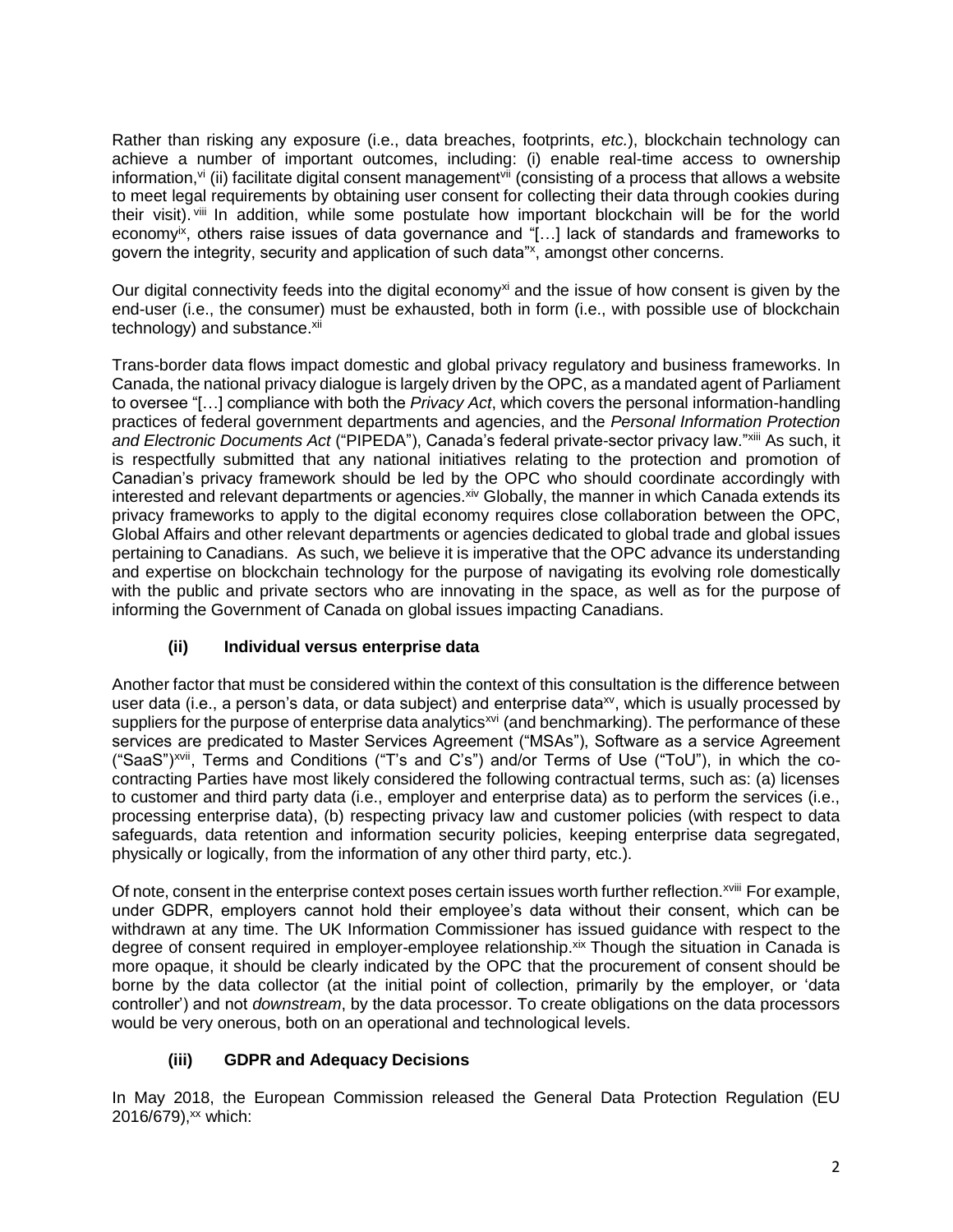- "lays down rules relating to the protection of natural persons with regard to the processing of personal data and rules relating to the free movement of personal data" (at paragraph 1);
- "protects fundamental rights and freedoms of natural persons and in particular their right to the protection of personal data" (at paragraph 2); and
- stipulates "[t]he free movement of personal data within the Union shall be neither restricted nor prohibited for reasons connected with the protection of natural persons with regard to the processing of personal data."

In order to permit cross-border data flows to countries outside of the European Union without any further safeguard being necessary, the designated country must benefit of an Adequacy decision.<sup>xxi</sup> Co-contracting parties to the agreement will also execute standard contractual clauses, as will be discussed below. In comparison to *PIPEDA*, the GDPR creates more obligations onto data controllers and processors, including: (i) approaches to consent as a legal basis for data processing, (ii) a right to data portability, (iii) a right to be forgotten (or erasure), (iv) data breach reporting, and (v) approaches to processing employee data.<sup>xxii</sup> It is also worth noting that Canadian businesses have already been subject to enforcement actions under the GDPR.<sup>xxiii</sup> In this regard, what should be of concern to the OPC is that if the European Commission revokes Canada's adequacy status, it would create a substantial amount of turmoil for Canadian businesses who process data emanating from the European Union, especially considering the ratification of CETA. Further consideration would also have to be afforded to the EU's e-privacy Regulation ("ePR")<sup>xxiv</sup>, which would complement the GDPR on the electronic communications data that qualify as personal data, such as the requirements for consent to the use of cookies and opt-outs.

In this regard, it is respectfully submitted that the OPC must take the lead in providing a novel framework that enables Canada to play a role leading global data governance standards while amplifying and promoting frameworks and technologies that are future forward, such as those emerging that leverage blockchain technology solutions.

# **(iv) Why this consultation is so important and why it must be acted upon?**

As a result of the foregoing, Canada has the opportunity to take advantage of its global position, innovation resources, political stability, and leading work on privacy frameworks to not only adhere to its international commitments,<sup>xxv</sup> but be at the forefront of global privacy law and promote innovation in the rapidly emerging blockchain ecosystem.<sup>xxvi</sup>

Considering, (i) competing interests of various stakeholders (including federal ministries), (ii) recent data breaches, and, (iii) Canada's unique position, politically, geographically, climatically, access to natural resources (access to energy), technology hub (AI, mining, etc.), it is respectfully submitted that Canada owes it to itself to foster privacy aligned participation of its citizens and industry in the digital era. The Canadian privacy narrative and framework should be reviewed to ensure that it promotes a robust global privacy framework, aligned to other critical economic policy objectives, including the promotion of innovation (including blockchain) in the data/IT world, cybersecurity and national security, technology neutrality,<sup>xxvii</sup> and cross-sectoral growth overall.

## General Recommendations

- 1. Create and mandate an industry and cross-departmental Task Force to work with innovation leaders to understand the applicability of blockchain technology in the context of privacy and trans-border data flows;
- 2. Where this has not been done, the OPC should align Canada's privacy laws with those of the GDPR so as to: (a) increase global competitiveness, (b) maintain adequacy decision, (c)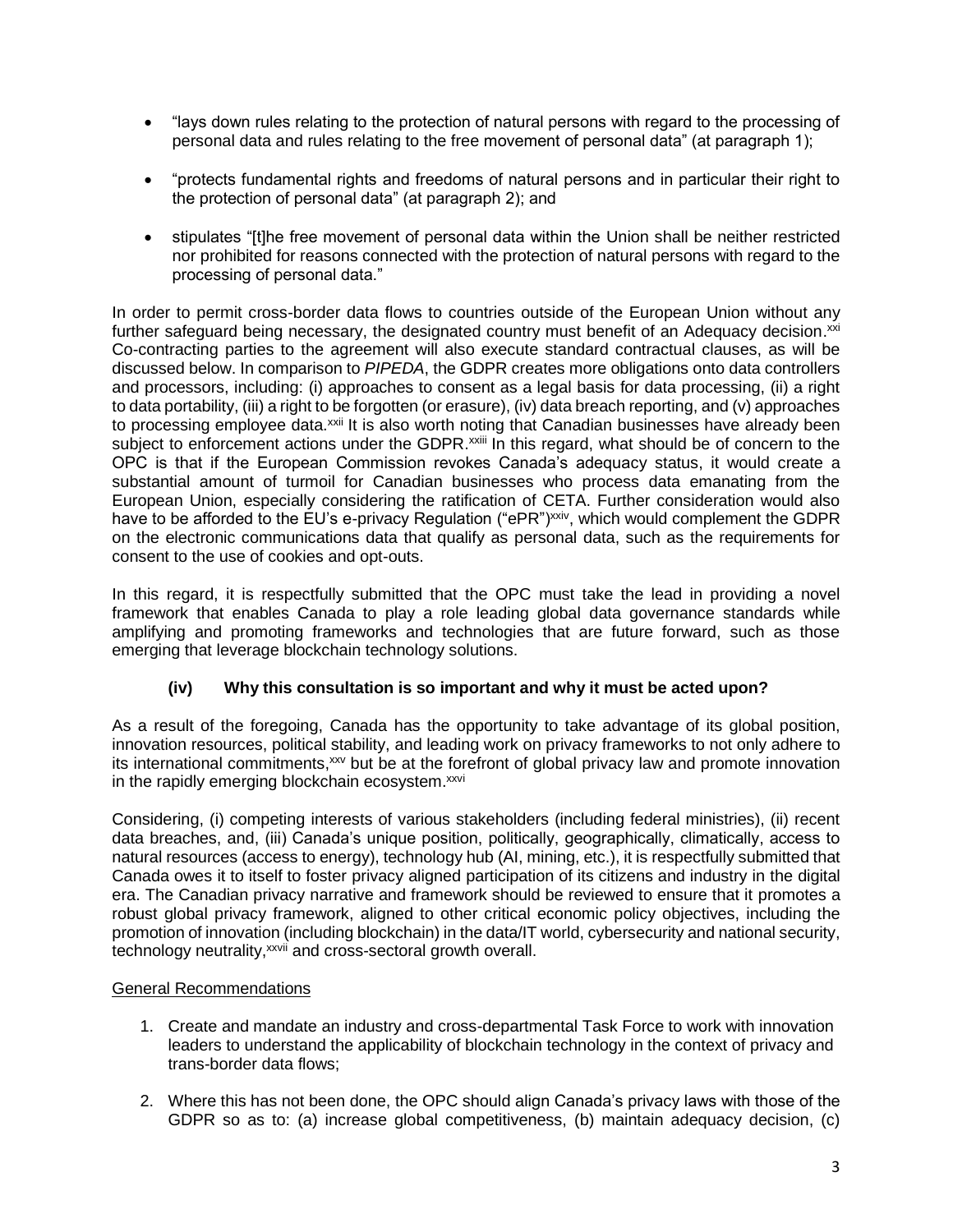respect trade-agreements with particular regard to Canada-EU Comprehensive Economic Trade Agreement and other existing agreements and negotiations;<sup>xxviii</sup> and,

3. Review and update Canada's privacy narrative and framework to ensure that it promotes a robust global privacy framework, aligned to other critical economic policy objectives, including the promotion of innovation (including blockchain) in the data/IT world, cybersecurity and national security, technology neutrality,<sup>xxix</sup> and cross-sectoral growth overall can be achieved.

## **Responses to Questions**

In general, it is unclear what new problems this consultation is addressing or what new reason there is that would provide a justification to consider new legislation at this time. Most recently, the Digital Privacy Act was introduced in Canada following significant consultation with industry. It is our view that it is too soon to determine if this legislation has in fact left gaps that require additional measures. As such we support the recommendations we have provided above. Below are more specific considerations aiming to help the OPC as it works through this consultation process.

#### **1. How should a future law effectively protect privacy in the context of trans-border data flows and transfers for processing?**

This is a critical question that requires additional consideration with industry as well as a review relating to the treatment of cross-border data flows under public and private international law. It would be very difficult for the OPC to extend its jurisdiction beyond Canadian borders. Protecting Canadians in Canada and addressing uses of data that occur in Canada or transit through Canada should be the area of focus of the OPC going forward. An international data agreement may serve to clarify items regarding trans-border data flows.

Moreover, a new law may not be the most effective instrument to protect privacy in the context of trans-border data flows. Technology, such as blockchain technology, offers a more rapid protocol to encrypt and secure data and an individual's private information. The Government of Canada has been working for a number of years to design updated technology systems and protocol to enhance security in this regard.xxx

In the short term, it is reasonable to expect, and enforce, existing legal and contractual obligations, namely:

- (i) Compliance to applicable privacy laws, both where the data is collected (i.e., Europe) and where it is processed (i.e., Canada), including for example, Adequacy decisions, EC Standard contractual clauses<sup>xxxi</sup>, as well as ensure organization compliance to these laws;
- (ii) Compliance to contractual representations and warranties, in which the data subject provides his or hers consent and authorizations to the transfer of their data to the cocontracting party for purposes of processing in another jurisdiction;
- (iii) The contract should indicate where the servers are geographically located; thereby addressing the distinct notions of data sovereignty, data residency and data localization;<sup>xxxii</sup>
- (iv) Adherence to information security protocols and security questionnaires (i.e., risk assessment questionnaires as completed by data processors)
- (v) Adherence to organizational protocols internal review processes & toolkits.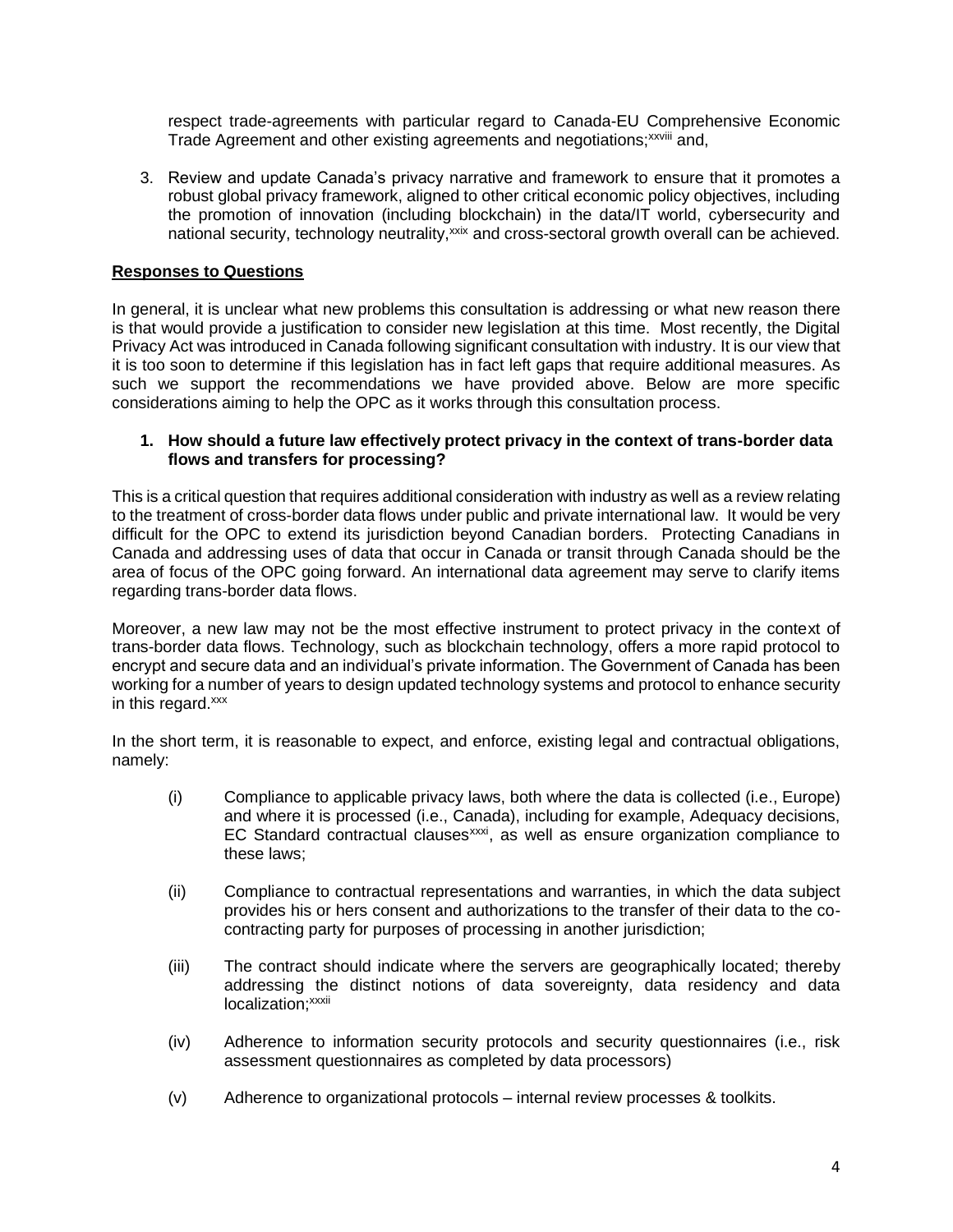**2. Is it sufficient to rely on contractual or other means, developed by organizations and reviewed only upon complaint to the OPC, to provide a comparable level of protection? Or should a future law require demonstrable accountability and give a public authority, such as the OPC, additional powers to approve standard contractual clauses before they are implemented and, once they are adopted, proactively review their implementation to ensure a comparable level of protection?**

At this time, there is no clear rationale or use case that demonstrates that the OPC requires additional powers, not least given that new powers and enforcement measures have recently come into force. In the meantime, it would be sufficient to rely on contractual means. That said, subjecting contractual approval to the OPC would be detrimental to the efforts of co-contracting parties for numerous reasons, including:

- (i) Would render the negotiation and closing of contracts nearly impossible (further creating significant delays);
- (ii) Go against the contractual 'intent of the Parties' as well as principles of contractual interpretation;<sup>xxxiii</sup> and,
- (iii) Could create obligations on Parties that are too onerous, with particular regard to liabilities. By way of example, reference can be made to Clause 5 and 6(2) of the EC-SCC (to non-EU countries). xxxiv

Indeed, those who are receiving data from foreign countries should have already conducted a certain level of due diligence (i.e., information security checklists, risk assessment questionnaires, etc.) to be able to provide comparable levels of protection. In addition, it should be incumbent on the original source of data (data controller) to ensure that it is allowed to transfer data to another country for purposes of processing and respect its contractual obligations to its clients. In other words, most contracts oblige data processors to be located within particular jurisdictions.

## **3. How should a future law effectively protect privacy where contractual measures are unable to provide that protection?**

Such a speculative question is difficult to address in detail without the provision of clear context or a discussion of additional concerns. The more effective way forward would be to ensure that an industry advisory task force is established to keep the OPC abreast of emerging technology and data trends that may result in new information or context justifying further OPC oversight or legislative response.

### **4. In your view, does the principle of consent apply to the transfer of personal information to a third party for processing, including trans-border transfers? If not, why is the reasoning outlined above incorrect?**

In order to be able to transfer personal information to a third party for processing, the data controller (i.e., the initial collector of data) should be have received consent from the data subject in order to transmit such data to a third-party processor. This must be obtained by way of consent, namely through contract (or employment agreement for enterprise/employer data) or other form of recorded authorization, as stated in this document, as well our response to question #6, most preferably with the use of blockchain technology.

## **5. Does Principle 4.1.3 affect the interpretation or scope of the principle of consent? If so, what is the legal basis or grounds for this interpretation?**

Principle 4.1.3 states that: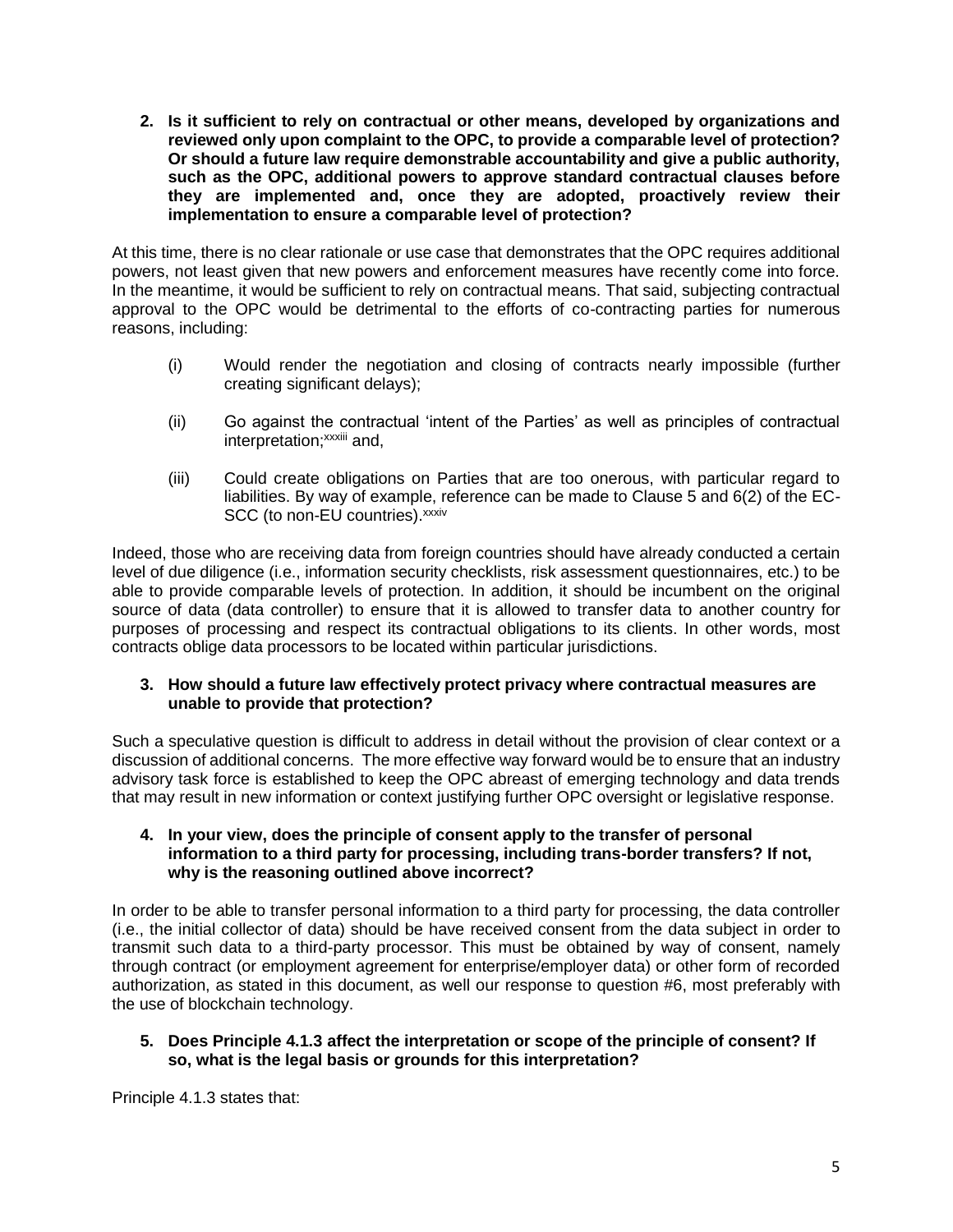an organization is responsible for personal information in its possession or custody, including information that has been transferred to a third-party for processing. Organizations must use contractual or other means to provide a comparable level of protection while the information is being processed by a third-party.

In giving the words of this Principle a 'natural and ordinary meaning', any organization that possesses or has custody of personal information would be *responsible* for it. Not only is this word broad, but as mentioned in this document, it is opined that it the initial data collectors responsibility (and obligation) to obtain consent from the data subject and set out the grounds (or legal basis). To demand subsequent processors of data to obtain further consents (and/or verify said consent) from the data subject would be onerous thereon. Issues of consent are provided for in other sections of *PIPEDA,* including for example sections 6 and 7, as well as clause 4.3 of Schedule 1, amongst others.

**6. What should be the scope of the consent requirements in the Act in light of the objective of Part 1 of PIPEDA as set out in section 3, the new section 6.1 (and its reference to the nature, purpose and consequences of a disclosure), and the OPC's Guidelines for obtaining meaningful consent, in force since January 1 2019?** 

## **Specifically:**

## **a. In what circumstances should consent be implicit or explicit?**

In general, the OPC has been advised by industry regarding consent through the consultations that immediately preceded the introduction of the Digital Privacy Act. There has been no immediate or obvious change in the commercial context that would suggest additional consultation regarding consent is required at this time. However, as is always good to recall, consent is that it is not static to the initial point of information collection. Companies are required to advise consumers and users when their terms of service and offerings change. Standards for consent should be aligned in the same manner as they are at initial collection. In practice, informed consent should be verified as the purpose of use of PII data changes. Consent can also be withdrawn at any time and companies should make such a withdrawal obvious and easy for users.

Consent should be informed and explicit and should be recorded by technological means, including use of blockchain technology so as to determine consent in an immutable "point in time" record.

> **b. What should be the level of detail in the information given to the person affected? Do you agree that consent should be comprised of at least the following elements: (i) the purposes for which the responsible organization seeks to use the personal information, (ii) the fact that it uses third parties for processing but that it provides for a comparable degree of protection, (iii) when the third parties are outside of Canada, the countries where the personal information will be sent, (iv) the risk that the courts, law enforcement and national security authorities in those countries may access the personal information?**

Yes with respect to items (i) to (iii), excluding (iv) and wherein one would have to accept the application of foreign sovereignty, data sovereignty, unless the 'defendant' raises a comparable common law *forum non conveniens* (or conflict of laws) or equivalent legal objection. Alternatively, export control regulations (equivalent to the U.S.) could be adopted or added for contractual purposes. We encourage the OPC to consult internally with the Department of Justice and other relevant departments regarding its enforcement mandate and capacity for such requirements, not least item (iv). As industry stakeholders, it is recommended that a proposal be drafted by the OPC and shared for further consultation as further context and specificity are fundamentally important to provide an informed answer to this question.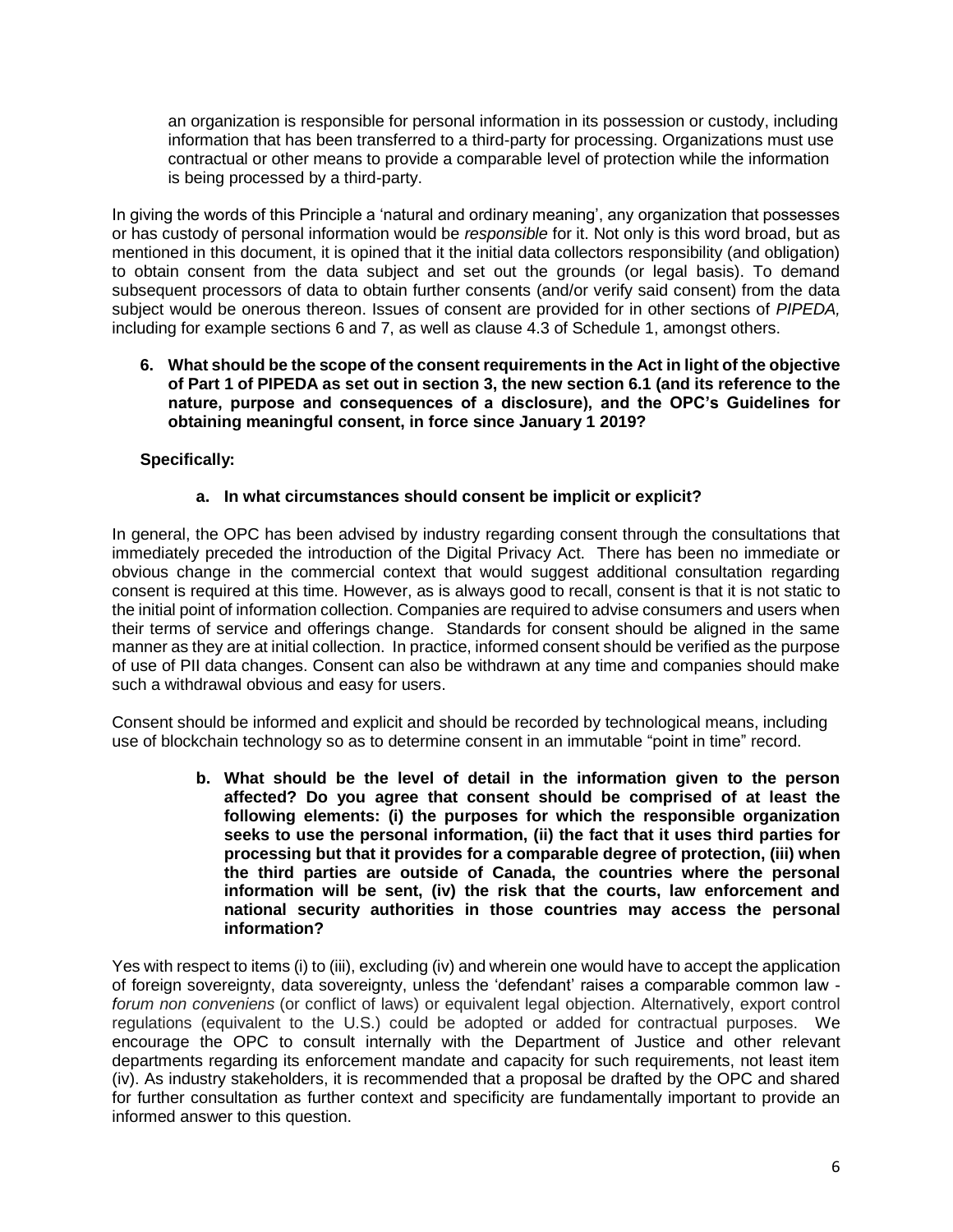## **c. Should the notice to the affected person name the third parties?**

Ideally yes, but, realistically, blockchain technology would be required to establish 'chain of title' (or use) of data to know who had access to a person's PII.

## **d. Should the notice contain other pieces of information?**

Idem.

**7. Since the 2009 Guidelines already require that consumers be informed of trans-border transfers of personal information, and of the risk that local authorities will have access to information (preferably at the time it is collected), at a practical level, would elevating these elements to a legal requirement for meaningful consent significantly impact organizations? If so, how?**

No response.

**8. If the elements identified in question 6(b) were required conditions for meaningful consent under a new OPC statement of principle, what steps should the OPC take to address the needs of organizations to collect, use, and disclose personal information?**

Please refer to answer provided in 6(b). It is unclear what is intended as a consequence for failure to comply with "a new OPC statement of principle". As industry stakeholders, it is recommended that a proposal be drafted by the OPC and shared for further consultation as further context and specificity are fundamentally important to provide an informed answer to this question.

### **9. What elements should be included in obtaining consent for transfers for processing that are not trans-border?**

One of the only useful elements to ensure procurement of consents are (1) the technological means in which consent is obtained and recorded same, (2) the satisfaction of the requirements of consent, including:

- 1. Verification of the identity of the subject who will be electronically signing an eIC (i.e., KYC);
- 2. Present the eIC in an understandable manner (i.e., what are the contents of the eIC?);
- 3. Record the eIC, from the first date of consent; hence an excellent use case of blockchain for consent management<sup>xxxv</sup> (or "chain of title");
- 4. The eIC must be secure with restricted access and should include methods to ensure confidentiality regarding the subject's identity, participation, and personal information after informed consent has been obtained;
- 5. The subject's information within an electronic system must be encrypted, unless the entity documents why encryption is not reasonable and appropriate in their specific circumstances and implements a reasonable and appropriate equivalent measure.

The technological means must be able to continuously be able to capture each of the foregoing elements, per jurisdiction of data subject, type of data, electronic informed consent, etc.xxxvi

### **10. Do you think the proposed interpretation of PIPEDA is consistent with Canada's obligations under its international trade agreements? If not, why would the result be**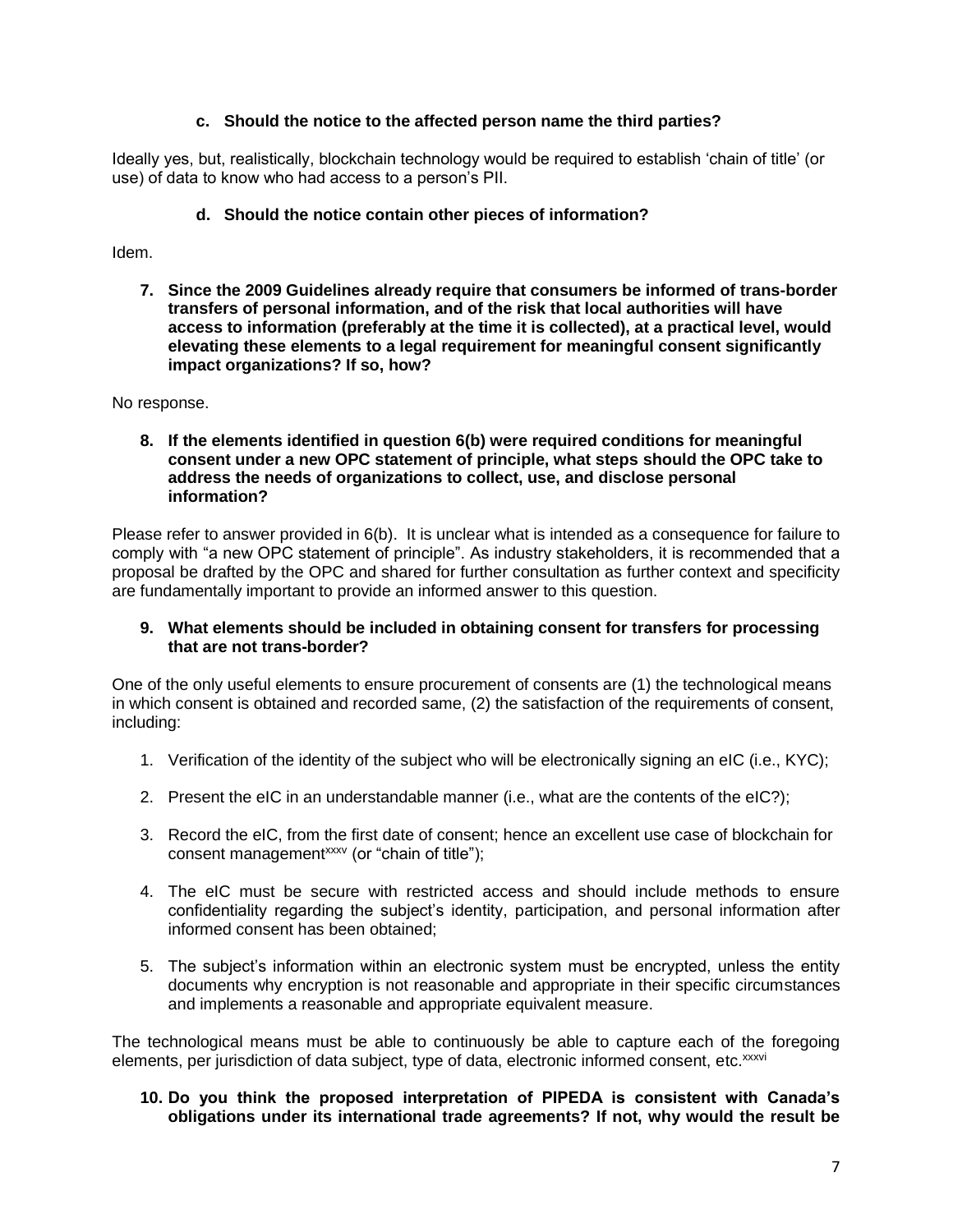#### **different from the current situation, where the elements identified in question 6(b) must disclosed as part of the openness principle?**

As a result of its abundance of clear and renewable energy, security, technology, amongst other reasons, Canada is well placed to: (i) set international standards in privacy matters and compliance, and (ii) attract technology driven companies and data centres<sup>xxxvii</sup> for collecting, storing and processing data, including big data analytics<sup>xxxviii</sup> (if done on a non PII, deanonymized, aggregate manner).

### **11. Any other comments or feedback you think may be helpful.**

Not at this time.

We hope that these comments are useful for the OPC and should you have any further questions, please do not hesitate to contact the undersigned.

Dunand

David Durand Durand Morisseau LLP [ddurand@durandmorisseau.com](mailto:ddurand@durandmorisseau.com)

Q

Tanya Woods [canada@digitalchamber.org](mailto:canada@digitalchamber.org)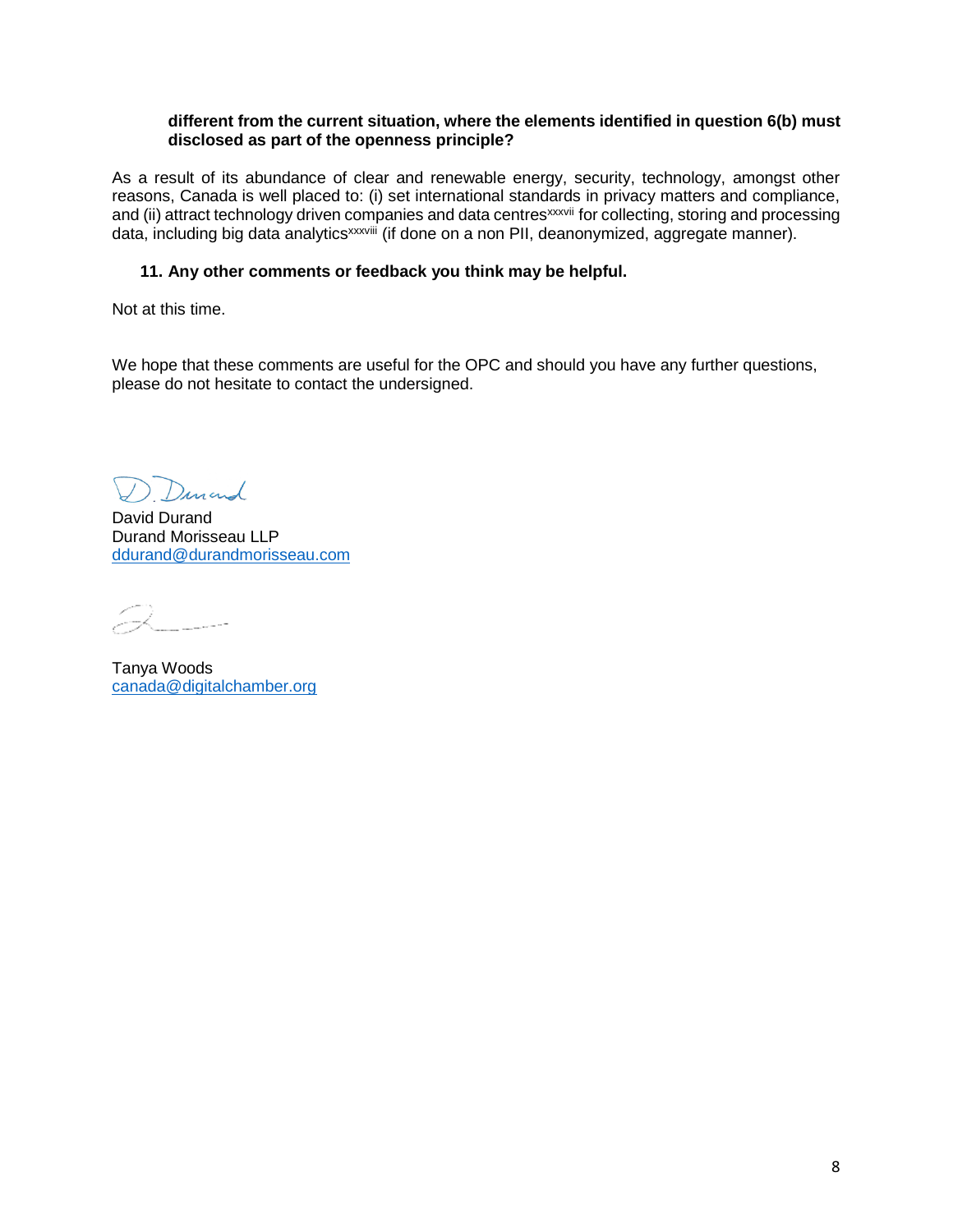#### *References*

<sup>i</sup> See: [https://www.springer.com/gp/book/9789462391826;](https://www.springer.com/gp/book/9789462391826) See also:  $\overline{\phantom{a}}$ 

[https://s3.amazonaws.com/academia.edu.documents/48780763/MIT\\_Digital\\_Technology.pdf?response-content](https://s3.amazonaws.com/academia.edu.documents/48780763/MIT_Digital_Technology.pdf?response-content-disposition=inline%3B%20filename%3DEmbracing_Digital_Technology_A_New_Strat.pdf&X-Amz-Algorithm=AWS4-HMAC-SHA256&X-Amz-Credential=AKIAIWOWYYGZ2Y53UL3A%2F20190623%2Fus-east-1%2Fs3%2Faws4_request&X-Amz-Date=20190623T111445Z&X-Amz-Expires=3600&X-Amz-SignedHeaders=host&X-Amz-Signature=662f9b5fd1a60ee47380595a38dbc8e7270c3101d9d49f5efa0a14fd8d62f170)[disposition=inline%3B%20filename%3DEmbracing\\_Digital\\_Technology\\_A\\_New\\_Strat.pdf&X-Amz-Algorithm=AWS4-](https://s3.amazonaws.com/academia.edu.documents/48780763/MIT_Digital_Technology.pdf?response-content-disposition=inline%3B%20filename%3DEmbracing_Digital_Technology_A_New_Strat.pdf&X-Amz-Algorithm=AWS4-HMAC-SHA256&X-Amz-Credential=AKIAIWOWYYGZ2Y53UL3A%2F20190623%2Fus-east-1%2Fs3%2Faws4_request&X-Amz-Date=20190623T111445Z&X-Amz-Expires=3600&X-Amz-SignedHeaders=host&X-Amz-Signature=662f9b5fd1a60ee47380595a38dbc8e7270c3101d9d49f5efa0a14fd8d62f170) [HMAC-SHA256&X-Amz-Credential=AKIAIWOWYYGZ2Y53UL3A%2F20190623%2Fus-east-](https://s3.amazonaws.com/academia.edu.documents/48780763/MIT_Digital_Technology.pdf?response-content-disposition=inline%3B%20filename%3DEmbracing_Digital_Technology_A_New_Strat.pdf&X-Amz-Algorithm=AWS4-HMAC-SHA256&X-Amz-Credential=AKIAIWOWYYGZ2Y53UL3A%2F20190623%2Fus-east-1%2Fs3%2Faws4_request&X-Amz-Date=20190623T111445Z&X-Amz-Expires=3600&X-Amz-SignedHeaders=host&X-Amz-Signature=662f9b5fd1a60ee47380595a38dbc8e7270c3101d9d49f5efa0a14fd8d62f170)[1%2Fs3%2Faws4\\_request&X-Amz-Date=20190623T111445Z&X-Amz-Expires=3600&X-Amz-](https://s3.amazonaws.com/academia.edu.documents/48780763/MIT_Digital_Technology.pdf?response-content-disposition=inline%3B%20filename%3DEmbracing_Digital_Technology_A_New_Strat.pdf&X-Amz-Algorithm=AWS4-HMAC-SHA256&X-Amz-Credential=AKIAIWOWYYGZ2Y53UL3A%2F20190623%2Fus-east-1%2Fs3%2Faws4_request&X-Amz-Date=20190623T111445Z&X-Amz-Expires=3600&X-Amz-SignedHeaders=host&X-Amz-Signature=662f9b5fd1a60ee47380595a38dbc8e7270c3101d9d49f5efa0a14fd8d62f170)[SignedHeaders=host&X-Amz-](https://s3.amazonaws.com/academia.edu.documents/48780763/MIT_Digital_Technology.pdf?response-content-disposition=inline%3B%20filename%3DEmbracing_Digital_Technology_A_New_Strat.pdf&X-Amz-Algorithm=AWS4-HMAC-SHA256&X-Amz-Credential=AKIAIWOWYYGZ2Y53UL3A%2F20190623%2Fus-east-1%2Fs3%2Faws4_request&X-Amz-Date=20190623T111445Z&X-Amz-Expires=3600&X-Amz-SignedHeaders=host&X-Amz-Signature=662f9b5fd1a60ee47380595a38dbc8e7270c3101d9d49f5efa0a14fd8d62f170)[Signature=662f9b5fd1a60ee47380595a38dbc8e7270c3101d9d49f5efa0a14fd8d62f170;](https://s3.amazonaws.com/academia.edu.documents/48780763/MIT_Digital_Technology.pdf?response-content-disposition=inline%3B%20filename%3DEmbracing_Digital_Technology_A_New_Strat.pdf&X-Amz-Algorithm=AWS4-HMAC-SHA256&X-Amz-Credential=AKIAIWOWYYGZ2Y53UL3A%2F20190623%2Fus-east-1%2Fs3%2Faws4_request&X-Amz-Date=20190623T111445Z&X-Amz-Expires=3600&X-Amz-SignedHeaders=host&X-Amz-Signature=662f9b5fd1a60ee47380595a38dbc8e7270c3101d9d49f5efa0a14fd8d62f170) and [https://www.mckinsey.com/business-functions/organization/our-insights/unlocking-success-in-digital-transformations;](https://www.mckinsey.com/business-functions/organization/our-insights/unlocking-success-in-digital-transformations)

other good publications on digital transformation.

ii In this regard, our data, including personal information or personal identifiable information ("PII"), enables us to (i) sign-in into our various online accounts (which can be located anywhere in the World), (ii) engage in financial transactions (involving financial information, for purposes of online banking and payments, dealing in virtual currencies (also known as crypto-assets or digital assets), open banking (and application programming interfaces, API's), (iii) circumvent traffic (i.e., with mapping and traffic algorithms), (iv) communicate with others via social networks, and, (v) run our devices on the IoT ( including our smart home systems, health monitoring devices, and entertainment systems, *etc.*), amongst many other practical uses. To partake in the global digital world that has emerged and is empowered by our data every day, consumers and users must agree with to the myriad of end user agreements, privacy policies, use of cookies and so on otherwise providers/suppliers, individuals (users or data subjects) have little to no access to the platforms and products they are expected to use or have in today's digital society. Further, while there is a right in some parts of the world to erase one's digital footprint and go off-grid, in reality it cannot be done without: (i) affecting platform functionality (and inherently "quality of life"), (ii) stifling innovation, or becoming invisible and excluded from the rest of the world. The result is hardly democratizing. Where centralized control systems are in place, for example, where one entity sells all of the products that a person can interface with and consumers and participants in the digital economy never really have full control over their data, identity, or privacy – let alone control regarding what happens with their information across borders.

iii See[: https://www.nytimes.com/2019/07/16/technology/big-tech-antitrust-hearing.html,](https://www.nytimes.com/2019/07/16/technology/big-tech-antitrust-hearing.html) [https://www.priv.gc.ca/en/opc](https://www.priv.gc.ca/en/opc-news/speeches/2019/s-d_190805/)[news/speeches/2019/s-d\\_190805/](https://www.priv.gc.ca/en/opc-news/speeches/2019/s-d_190805/)

iv Including analogous anti-spam frameworks, such as CASL:<https://www.fightspam.gc.ca/eic/site/030.nsf/eng/home> and Canada's *Act to promote the efficiency and adaptability of the Canadian economy by regulating certain activities that discourage reliance on electronic means of carrying out commercial activities, and to amend the Canadian Radio-television and Telecommunications Commission Act, the Competition Act, the Personal Information Protection and Electronic Documents Act and the Telecommunications Act* (S.C. 2010, c. 23), available at: [https://laws](https://laws-lois.justice.gc.ca/eng/acts/E-1.6/index.html)[lois.justice.gc.ca/eng/acts/E-1.6/index.html.](https://laws-lois.justice.gc.ca/eng/acts/E-1.6/index.html)

<sup>v</sup> See for example the contents of U.S. Pat. No. 9,772,790 B2, issued on August 1<sup>st</sup>, 2017 (available at: https://patentimages.storage.googleapis.com/b0/6f/51/e507abe3895947/US9722790.pdf), as well as U.S. Pat. No. 9,635,000 B1, issued on April  $25<sup>th</sup>$ , 2017 (available at:

[https://patentimages.storage.googleapis.com/84/03/e0/5611dfd48e898f/US9635000.pdf\)](https://patentimages.storage.googleapis.com/84/03/e0/5611dfd48e898f/US9635000.pdf).

vi See: https://www.forbes.com/sites/forbesrealestatecouncil/2018/06/22/will-the-power-of-blockchain-mean-the-endof-title-insurance-companies-in-20-years/#3dd2e450342a vii See:

[https://worldwide.espacenet.com/publicationDetails/biblio?II=2&ND=3&adjacent=true&locale=en\\_EP&FT=D&date=20](https://worldwide.espacenet.com/publicationDetails/biblio?II=2&ND=3&adjacent=true&locale=en_EP&FT=D&date=20190103&CC=US&NR=2019005210A1&KC=A1) [190103&CC=US&NR=2019005210A1&KC=A1;](https://worldwide.espacenet.com/publicationDetails/biblio?II=2&ND=3&adjacent=true&locale=en_EP&FT=D&date=20190103&CC=US&NR=2019005210A1&KC=A1)

[https://worldwide.espacenet.com/publicationDetails/biblio?II=13&ND=3&adjacent=true&locale=en\\_EP&FT=D&date=2](https://worldwide.espacenet.com/publicationDetails/biblio?II=13&ND=3&adjacent=true&locale=en_EP&FT=D&date=20130110&CC=US&NR=2013014278A1&KC=A1) [0130110&CC=US&NR=2013014278A1&KC=A1;](https://worldwide.espacenet.com/publicationDetails/biblio?II=13&ND=3&adjacent=true&locale=en_EP&FT=D&date=20130110&CC=US&NR=2013014278A1&KC=A1) an[d https://www.abe-](https://www.abe-eba.eu/media/azure/production/1979/eba_2018_obwg_b2b_data_sharing.pdf)

[eba.eu/media/azure/production/1979/eba\\_2018\\_obwg\\_b2b\\_data\\_sharing.pdf;](https://www.abe-eba.eu/media/azure/production/1979/eba_2018_obwg_b2b_data_sharing.pdf) Rantos, K., Drosatos, G., Demertzis, K., Ilioudis, C. and Papanikolaou, Blockchain-based Consents Management for Personal Data Processing in the IoT Ecosystem.In Proceedings of the 15th International Joint Conference on e-Business and Telecommunications (ICETE 2018) - Volume 2: SECRYPT, pages 572-577, available at:

[https://www.researchgate.net/publication/327658732\\_Blockchain-](https://www.researchgate.net/publication/327658732_Blockchain-based_Consents_Management_for_Personal_Data_Processing_in_the_IoT_Ecosystem)

[based\\_Consents\\_Management\\_for\\_Personal\\_Data\\_Processing\\_in\\_the\\_IoT\\_Ecosystem](https://www.researchgate.net/publication/327658732_Blockchain-based_Consents_Management_for_Personal_Data_Processing_in_the_IoT_Ecosystem)

viliSe[e:https://www.researchgate.net/publication/330028734\\_The\\_Advantages\\_and\\_Disadvantages\\_of\\_the\\_Blockchai](https://www.researchgate.net/publication/330028734_The_Advantages_and_Disadvantages_of_the_Blockchain_Technology) [n\\_Technology](https://www.researchgate.net/publication/330028734_The_Advantages_and_Disadvantages_of_the_Blockchain_Technology)

ix See:<https://www.bbc.com/news/business-48526666>

<sup>x</sup> See:<https://www.cpacanada.ca/en/news/innovation/2019-06-28-blockchain-data-governance>

xi See:<https://www.bankofcanada.ca/wp-content/uploads/2017/05/boc-review-spring17-dsouza.pdf> <https://www.bbc.com/news/business-48566024> and

<https://www2.deloitte.com/mt/en/pages/technology/articles/mt-what-is-digital-economy.html>

xii See:<https://medium.com/@trbouma/game-plan-digital-identity-for-2019-7d602d1ba8b9>

xiii See[: https://www.priv.gc.ca/en/about-the-opc/what-we-do/mm/](https://www.priv.gc.ca/en/about-the-opc/what-we-do/mm/)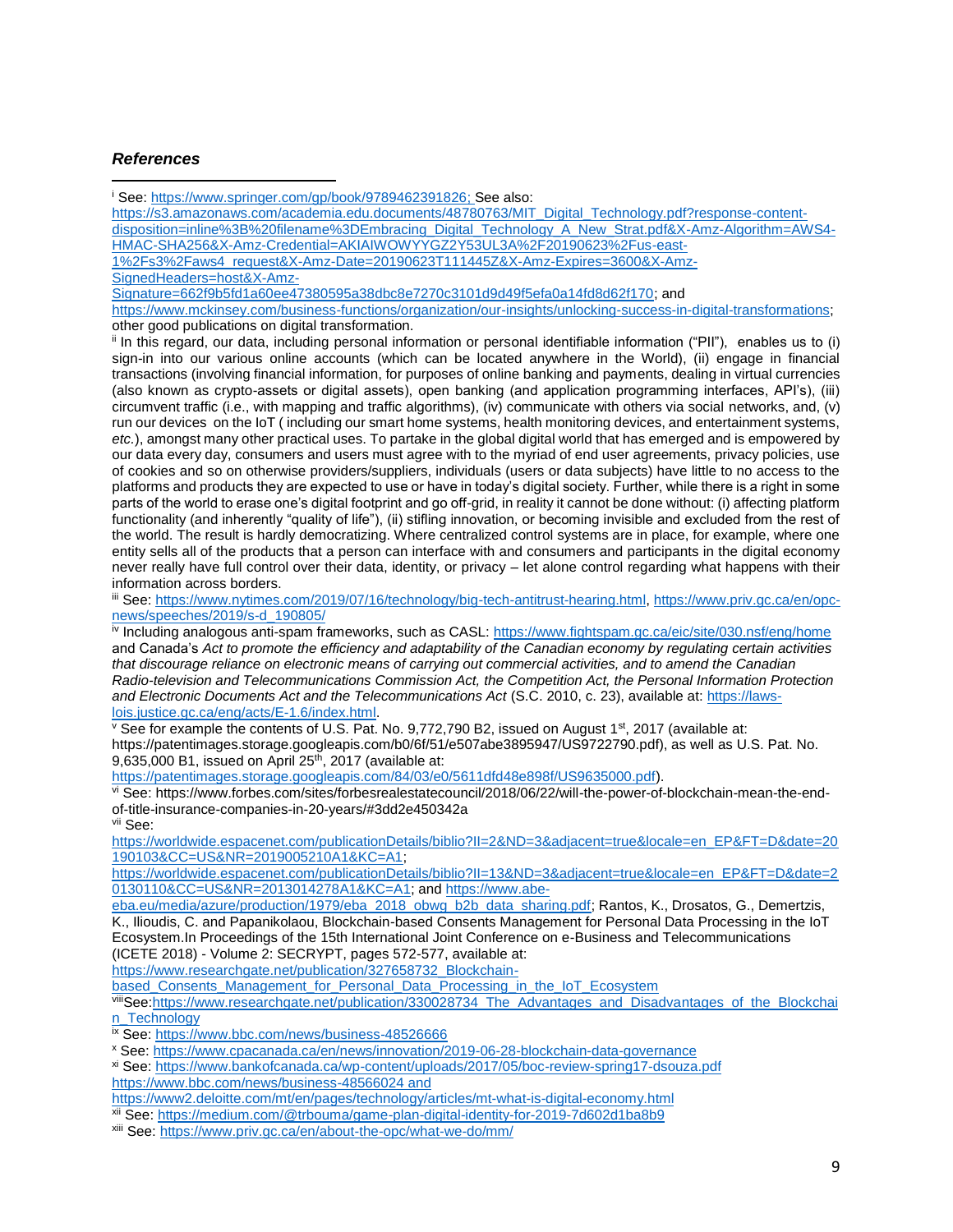xiv Both the Minister of Innovation, Science and Economic Development Canada's ("ISED") and the Competition Bureau have waded into Canada's privacy framework in a manner that appears to be uncoordinated with the OPC. ISED has been actively promoting its Digital Charter: [https://www.ic.gc.ca/eic/site/062.nsf/eng/h\\_00108.html.](https://www.ic.gc.ca/eic/site/062.nsf/eng/h_00108.html) The Digital Charter was conceived through ISED's National Digital and Data Consultations (launched June 19, 2018) entitled "*Canada's Digital Charter in Action: A Plan by Canadians, for Canadians"<sup>xiv</sup>, which is not without controversy.* See: [https://www.ic.gc.ca/eic/site/062.nsf/eng/h\\_00109.html#s1](https://www.ic.gc.ca/eic/site/062.nsf/eng/h_00109.html#s1) and,

[https://www.theglobeandmail.com/business/commentary/article-canadas-digital-charter-represents-a-sea-change-in](https://www.theglobeandmail.com/business/commentary/article-canadas-digital-charter-represents-a-sea-change-in-privacy-law-but/)[privacy-law-but/;](https://www.theglobeandmail.com/business/commentary/article-canadas-digital-charter-represents-a-sea-change-in-privacy-law-but/) [https://www.theglobeandmail.com/business/commentary/article-five-reasons-canadas-digital](https://www.theglobeandmail.com/business/commentary/article-five-reasons-canadas-digital-charter-will-be-a-bust-before-it-even/)[charter-will-be-a-bust-before-it-even/.](https://www.theglobeandmail.com/business/commentary/article-five-reasons-canadas-digital-charter-will-be-a-bust-before-it-even/) Further, Competition Bureau Commissioner Matthew Boswell stated in an interview with *Canadian Lawyer* (published on July 2<sup>nd</sup>, 2019) that his "[...] vision for the organization is tied to the digital economy and the data-driven economy, to be a world-leading enforcement agency in terms of competition issues in the digital economy". See: [https://canadianlawyermag.com/author/elizabeth-thompson/bringing-competition](https://canadianlawyermag.com/author/elizabeth-thompson/bringing-competition-to-the-digital-age-17393/)[to-the-digital-age-17393/;](https://canadianlawyermag.com/author/elizabeth-thompson/bringing-competition-to-the-digital-age-17393/) [https://www.competitionbureau.gc.ca/eic/site/cb-bc.nsf/eng/04464.html;](https://www.competitionbureau.gc.ca/eic/site/cb-bc.nsf/eng/04464.html) and, [https://www.priv.gc.ca/en/opc-actions-and-decisions/ar\\_index/201718/ar\\_201718/.](https://www.priv.gc.ca/en/opc-actions-and-decisions/ar_index/201718/ar_201718/) It is worth mentioning that the notion of digital economy has also been adopted by the OPC.

xv Enterprise data comprises of: (i) corporate data (i.e., cost centres, operations, etc.), (ii) HR feeds (containing employee data and personal information), and (iii) third-party data (i.e., data the enterprise collects from its suppliers and centralized at the enterprise); and[, https://www.techopedia.com/definition/28048/enterprise-data;](https://www.techopedia.com/definition/28048/enterprise-data)

xvi See: [https://open.alberta.ca/dataset/32e10a62-502d-48bd-bf81-e271e3c9d974/resource/732f3df7-2ab3-41e9](https://open.alberta.ca/dataset/32e10a62-502d-48bd-bf81-e271e3c9d974/resource/732f3df7-2ab3-41e9-a9b1-a5e6ab4e02b2/download/goa-enterprise-data-analytics-strategic-planv1.0.pdf) [a9b1-a5e6ab4e02b2/download/goa-enterprise-data-analytics-strategic-planv1.0.pdf](https://open.alberta.ca/dataset/32e10a62-502d-48bd-bf81-e271e3c9d974/resource/732f3df7-2ab3-41e9-a9b1-a5e6ab4e02b2/download/goa-enterprise-data-analytics-strategic-planv1.0.pdf)

xvii See:<https://www.cio.com/article/3264013/saas-matters-key-caveats-for-saas-contracting.html>

xviii See[: https://www.forbes.com/sites/ashikahmed/2018/05/02/employee-data-privacy-in-the-gdpr-era-what-you](https://www.forbes.com/sites/ashikahmed/2018/05/02/employee-data-privacy-in-the-gdpr-era-what-you-should-know/#51717bbd5c5c)[should-know/#51717bbd5c5c.](https://www.forbes.com/sites/ashikahmed/2018/05/02/employee-data-privacy-in-the-gdpr-era-what-you-should-know/#51717bbd5c5c)

xix See: [https://ico.org.uk/media/for-organisations/documents/1064/the\\_employment\\_practices\\_code.pdf](https://ico.org.uk/media/for-organisations/documents/1064/the_employment_practices_code.pdf)

xx See: [https://ec.europa.eu/commission/priorities/justice-and-fundamental-rights/data-protection/2018-reform-eu](https://ec.europa.eu/commission/priorities/justice-and-fundamental-rights/data-protection/2018-reform-eu-data-protection-rules_en)[data-protection-rules\\_en,](https://ec.europa.eu/commission/priorities/justice-and-fundamental-rights/data-protection/2018-reform-eu-data-protection-rules_en) [https://eur-lex.europa.eu/legal-](https://eur-lex.europa.eu/legal-content/EN/TXT/?qid=1528874672298&uri=CELEX%3A32016R0679)

[content/EN/TXT/?qid=1528874672298&uri=CELEX%3A32016R0679.](https://eur-lex.europa.eu/legal-content/EN/TXT/?qid=1528874672298&uri=CELEX%3A32016R0679)

 $\overline{\phantom{a}}$ 

xxi See: [https://ec.europa.eu/info/law/law-topic/data-protection/international-dimension-data-protection/adequacy](https://ec.europa.eu/info/law/law-topic/data-protection/international-dimension-data-protection/adequacy-decisions_en)[decisions\\_en,](https://ec.europa.eu/info/law/law-topic/data-protection/international-dimension-data-protection/adequacy-decisions_en) and https://eur-lex.europa.eu/legal-content/EN/TXT/PDF/?uri=CELEX:32002D0002&from=en. xxii See:<https://iapp.org/news/a/matchup-canadas-pipeda-and-the-gdpr/>

xxiiiSee: [https://privatech.ca/2018/10/03/canadian-company-receives-first-gdpr-enforcement-decision/.](https://privatech.ca/2018/10/03/canadian-company-receives-first-gdpr-enforcement-decision/) See also: [http://www.fcpablog.com/blog/2019/5/14/gdpr-enforcement-report-may-2019.html.](http://www.fcpablog.com/blog/2019/5/14/gdpr-enforcement-report-may-2019.html)

xxiv See:<https://ec.europa.eu/digital-single-market/en/proposal-eprivacy-regulation>

xxv See: [https://www.eff.org/issues/tpp;](https://www.eff.org/issues/tpp) [https://www.washingtonpost.com/news/global-opinions/wp/2018/10/03/how](https://www.washingtonpost.com/news/global-opinions/wp/2018/10/03/how-the-usmca-falls-short-on-digital-trade-data-protection-and-privacy/?noredirect=on&utm_term=.652387d3d3d6)[the-usmca-falls-short-on-digital-trade-data-protection-and-privacy/?noredirect=on&utm\\_term=.652387d3d3d6](https://www.washingtonpost.com/news/global-opinions/wp/2018/10/03/how-the-usmca-falls-short-on-digital-trade-data-protection-and-privacy/?noredirect=on&utm_term=.652387d3d3d6)

**XXVI For example, For example, consider our role in renewable and sustainable energy** 

[\(https://mern.gouv.qc.ca/english/energy/index.jsp\)](https://mern.gouv.qc.ca/english/energy/index.jsp) (or power supplies) for data centres

[\(https://www.hydroquebec.com/data-center/about.html\)](https://www.hydroquebec.com/data-center/about.html) and data processing; climate change as referred to in the UN's – IPCC [\(https://www.ipcc.ch/\)](https://www.ipcc.ch/) and Canada's position

[\(https://www.canada.ca/en/services/environment/weather/climatechange/canada-international-action.html\)](https://www.canada.ca/en/services/environment/weather/climatechange/canada-international-action.html) with respect to this global issue; Canada's domestic and international policies, wherein Canada ranks within the top 10 safest countries in the World, Cybersecurity [\(http://worldpopulationreview.com/countries/safest-countries-in-the](http://worldpopulationreview.com/countries/safest-countries-in-the-world/)[world/\)](http://worldpopulationreview.com/countries/safest-countries-in-the-world/). See also: National Cyber Security Strategy - Canada's Vision for Security and Prosperity in the Digital Age, available at[: https://www.publicsafety.gc.ca/cnt/rsrcs/pblctns/ntnl-cbr-scrt-strtg/index-en.aspx;](https://www.publicsafety.gc.ca/cnt/rsrcs/pblctns/ntnl-cbr-scrt-strtg/index-en.aspx)

<https://www.itworldcanada.com/article/canada-is-a-prime-target-for-cybersecurity-attacks-in-2019/414201> xxvii Maxwell, Winston and Bourreau, Marc, Technology Neutrality in Internet, Telecoms and Data Protection Regulation (November 23, 2014). Computer and Telecommunications L. Rev. (2014), Forthcoming. Available at SSRN: https://ssrn.com/abstract=2529680 or [http://dx.doi.org/10.2139/ssrn.2529680;](http://dx.doi.org/10.2139/ssrn.2529680)

xxviii See[: https://www.international.gc.ca/gac-amc/campaign-campagne/ceta-aecg/index.aspx?lang=eng](https://www.international.gc.ca/gac-amc/campaign-campagne/ceta-aecg/index.aspx?lang=eng) ; [https://www.international.gc.ca/trade-commerce/trade-agreements-accords-commerciaux/agr-acc/ceta-](https://www.international.gc.ca/trade-commerce/trade-agreements-accords-commerciaux/agr-acc/ceta-aecg/index.aspx?lang=eng)

[aecg/index.aspx?lang=eng,](https://www.international.gc.ca/trade-commerce/trade-agreements-accords-commerciaux/agr-acc/ceta-aecg/index.aspx?lang=eng) and Article 16.4 – Trust and confidence in electronic commerce stipulates: "Each Party should adopt or maintain laws, regulations or administrative measures for the protection of personal information of users engaged in electronic commerce and, when doing so, shall take into due consideration international standards of data protection of relevant international organisations of which both Parties are a member."

xxix Maxwell, Winston and Bourreau, Marc, Technology Neutrality in Internet, Telecoms and Data Protection Regulation (November 23, 2014). Computer and Telecommunications L. Rev. (2014), Forthcoming. Available at SSRN: https://ssrn.com/abstract=2529680 or [http://dx.doi.org/10.2139/ssrn.2529680;](http://dx.doi.org/10.2139/ssrn.2529680)

xxx See: Pan Canadian Trust Framework, [https://canada-ca.github.io/PCTF-CCP/?source=post\\_page----------------------](https://canada-ca.github.io/PCTF-CCP/?source=post_page---------------------------) [-----](https://canada-ca.github.io/PCTF-CCP/?source=post_page---------------------------)

xxxi See: [https://ec.europa.eu/info/law/law-topic/data-protection/international-dimension-data-protection/standard](https://ec.europa.eu/info/law/law-topic/data-protection/international-dimension-data-protection/standard-contractual-clauses-scc_en)[contractual-clauses-scc\\_en;](https://ec.europa.eu/info/law/law-topic/data-protection/international-dimension-data-protection/standard-contractual-clauses-scc_en) See also: [https://www.insightsforprofessionals.com/blog/data-sovereignty-vs-data](https://www.insightsforprofessionals.com/blog/data-sovereignty-vs-data-residency-vs-data-localization)[residency-vs-data-localization](https://www.insightsforprofessionals.com/blog/data-sovereignty-vs-data-residency-vs-data-localization)

xxxii See:<https://www.insightsforprofessionals.com/blog/data-sovereignty-vs-data-residency-vs-data-localization>